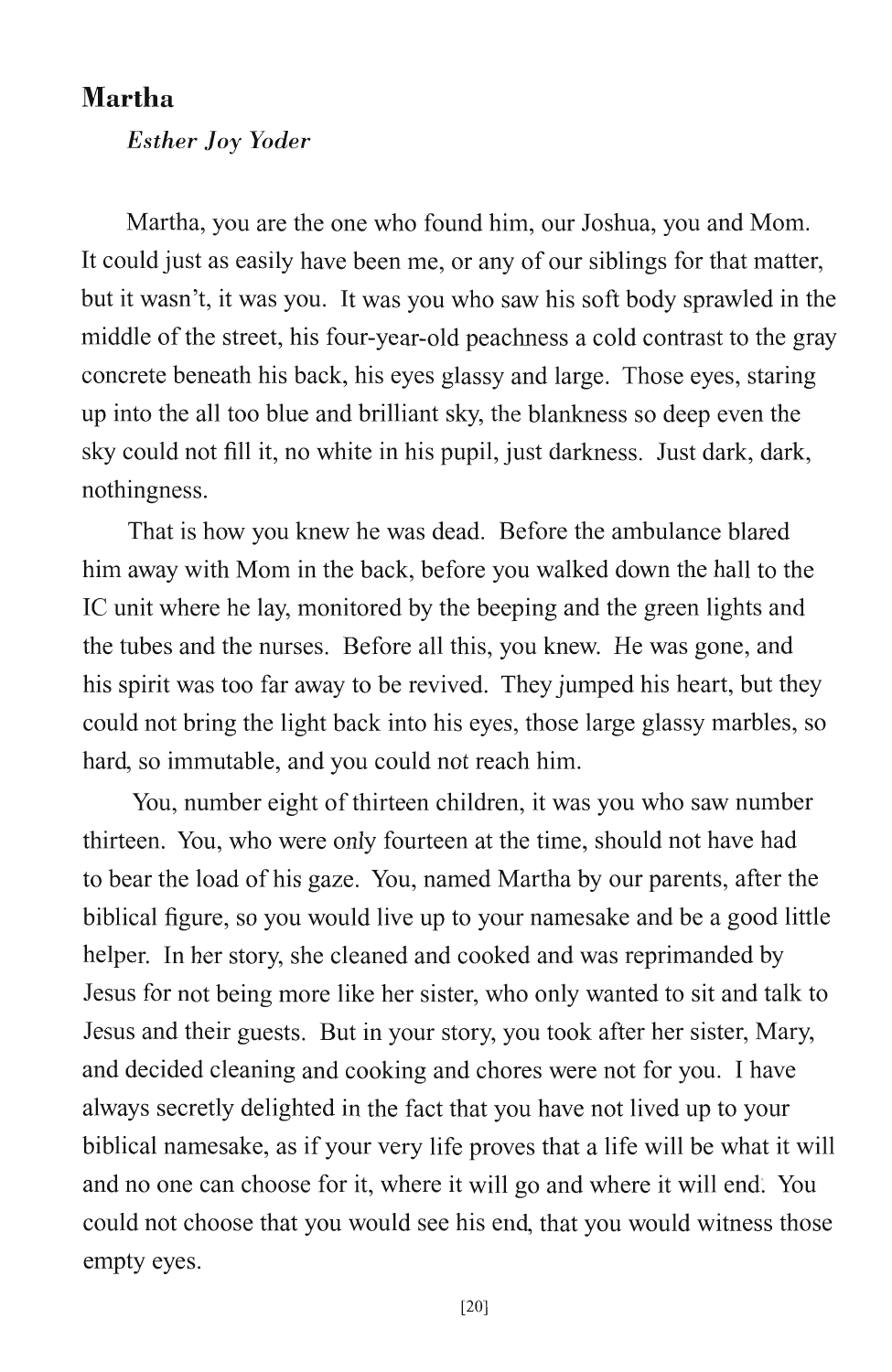I asked you to tell me, almost two years after he died, just what that day was like for you. I had been three hours away, taking a midterm when it was happening. I had been scribbling story lines into a small blue paper book, calmly writing my life while you were running to get a blanket to cover his body, hoping the warmth would keep his brain alive just a little longer. I asked you to tell me, to describe for me what it was like to be there and to find him, because I can only recreate and piece together in my head what you must have seen. I asked you over the phone because to look into your eyes, the very soul of you, while you described what it was to look on him, would have been too much. I asked you for the details and the facts, but I was hoping you would tell me about the eyes.

I overheard you talking to mom in the kitchen, that summer just after he died. It echoes inside me, the memory of your voice. I was sitting on the loveseat in Mom and Dad's bedroom, with the French door half open, and I heard your voice coming from the kitchen, floating to me down the hall. I heard you and Mom talking, you crying and Mom talking, and her words, Oh...Martha, and your sobs. I heard you tell about his eyes, his eyes. You told her they were like the eyes of the dead people in the movies, and that is how you knew he was dead. I was hoping when I called, that you would also tell me this. But you didn't, you gave me the facts.

You told me when you saw him, in that moment, you could not think long enough to be sad, long enough to feel the guilt of letting him play outside alone push down on your chest. People were all around. The street that had been vacant when the car slammed into him and kept driving filled. Cars stopped and people got out, neighbors came out of their houses and crowded around to see. An eternity of commotion, but time had hardly passed since you last saw him: a little red t-shirt, swinging his plastic sword at the invisible Robin Hood in our backyard.

Martha, you told me the facts. You told me you and mom had been downstairs folding laundry, and Joshua had pressed his forehead against the outside of one of the basement windows and said, Hi, Mom, be back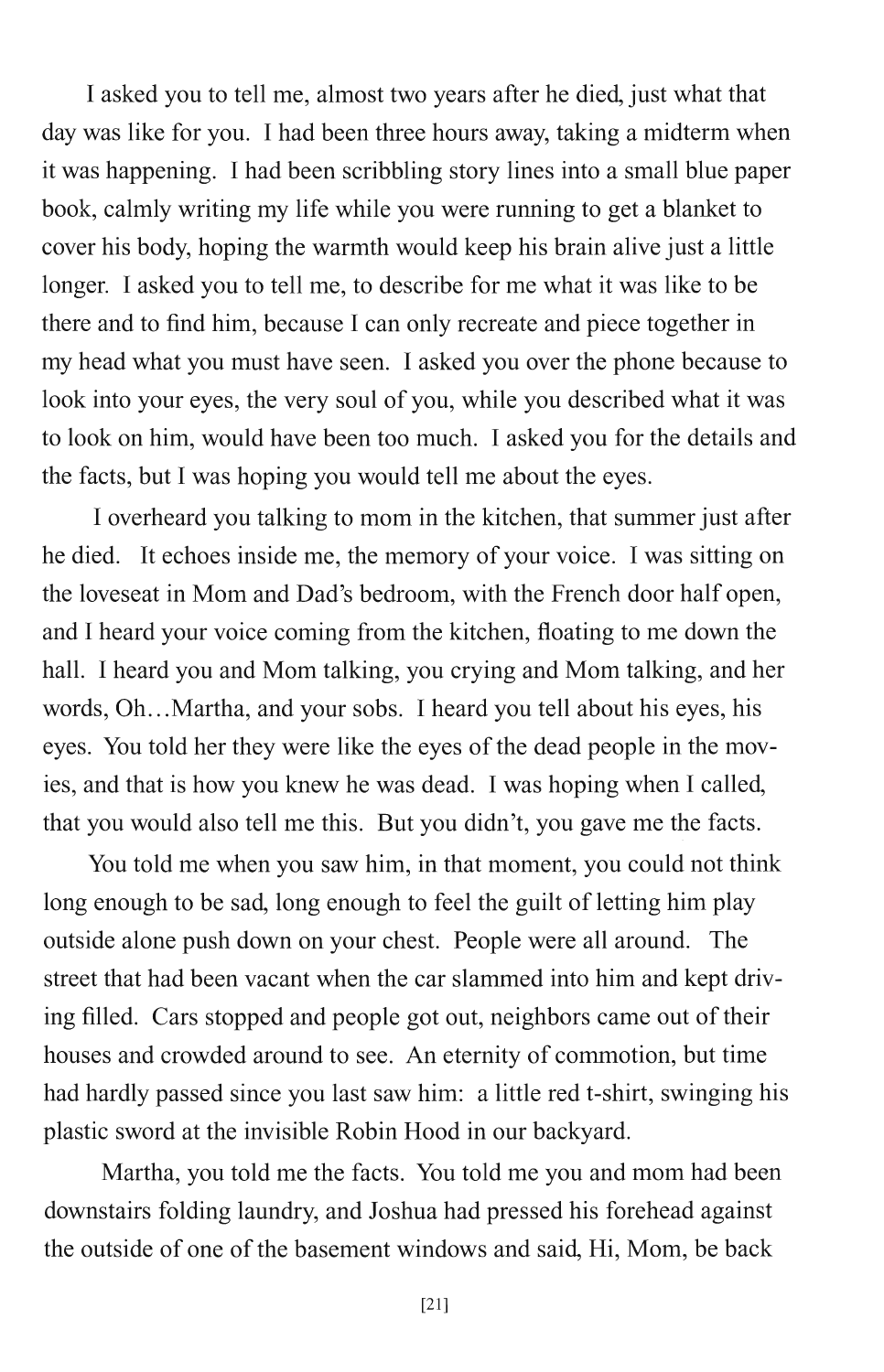in five minutes, and then held up his hand to show her what he meant. So you both laughed and said, Ok, be back in five. But more time went by than five minutes before the laundry was finished. You told me you went upstairs to get on the computer, and mom went to the kitchen counter and started making cookies. You told me from where you sat in the computer room you saw her lift her head, drop her spoon and run outside through the garage. She yelled over her shoulder for you to grab a blanket, but you ran out behind her instead, to look at him, and then you ran inside to get the blanket. You called the police, but they were already on their way. You told me Mom left in the ambulance, so you had to play fourteen-year-old mother, and round everyone up and tell and what did you tell them, exactly? Tell them their youngest brother was ... going to the hospital. You had to make the phone calls. You had to call me.

lt was your voice I heard on my answering machine when I arrived home that spring night he died, and it was your voice across the phone that calmly told me the details of his death almost two years later. You told me many things, Martha, but you did not tell me your story. I had hoped for more than details. After all, didn't all twelve of us lose our youngest brother? Is my story so different from yours that you could not share your heart with me as you did with Mom?

Didn't we all change his diapers, push him in the stroller, praise him when he took his first steps, cheer him when he competed in his first little league wrestling tournament? Don't we all feel the ache of him in our arms, where we once rocked him to sleep and smelled the baby shampoo of his satin head?

I thought, after we each held him, taking turns in the hospital room, each of us sitting in the one rocking chair the room provided and rocking his lifeless body after the machines had been shut down, I thought we all had the same story. We all buried number thirteen. We all had to adjust to being twelve. But I was wrong. I realized, while I sat on that loveseat mere yards from where you stood in the kitchen, sobbing to mom about his